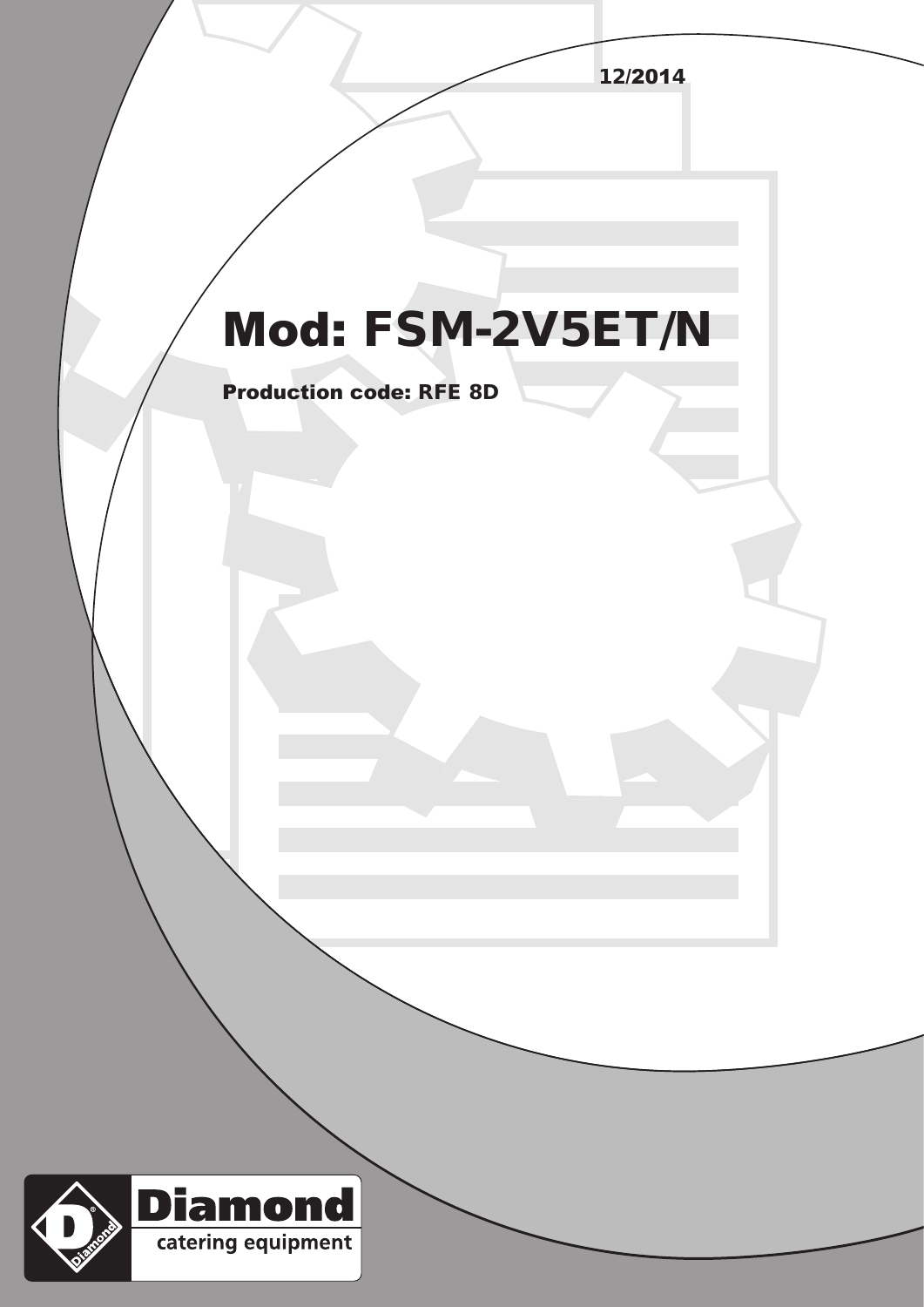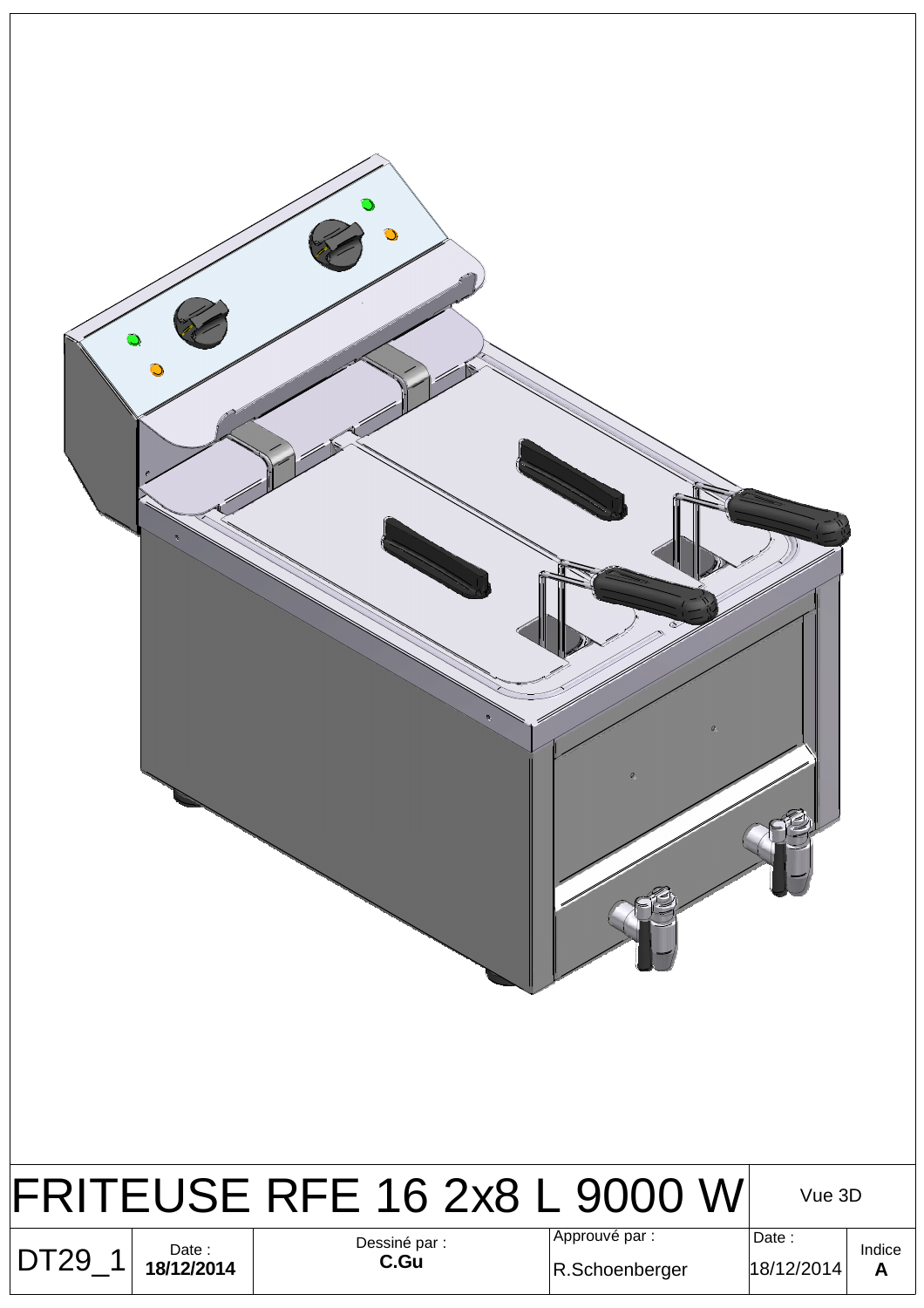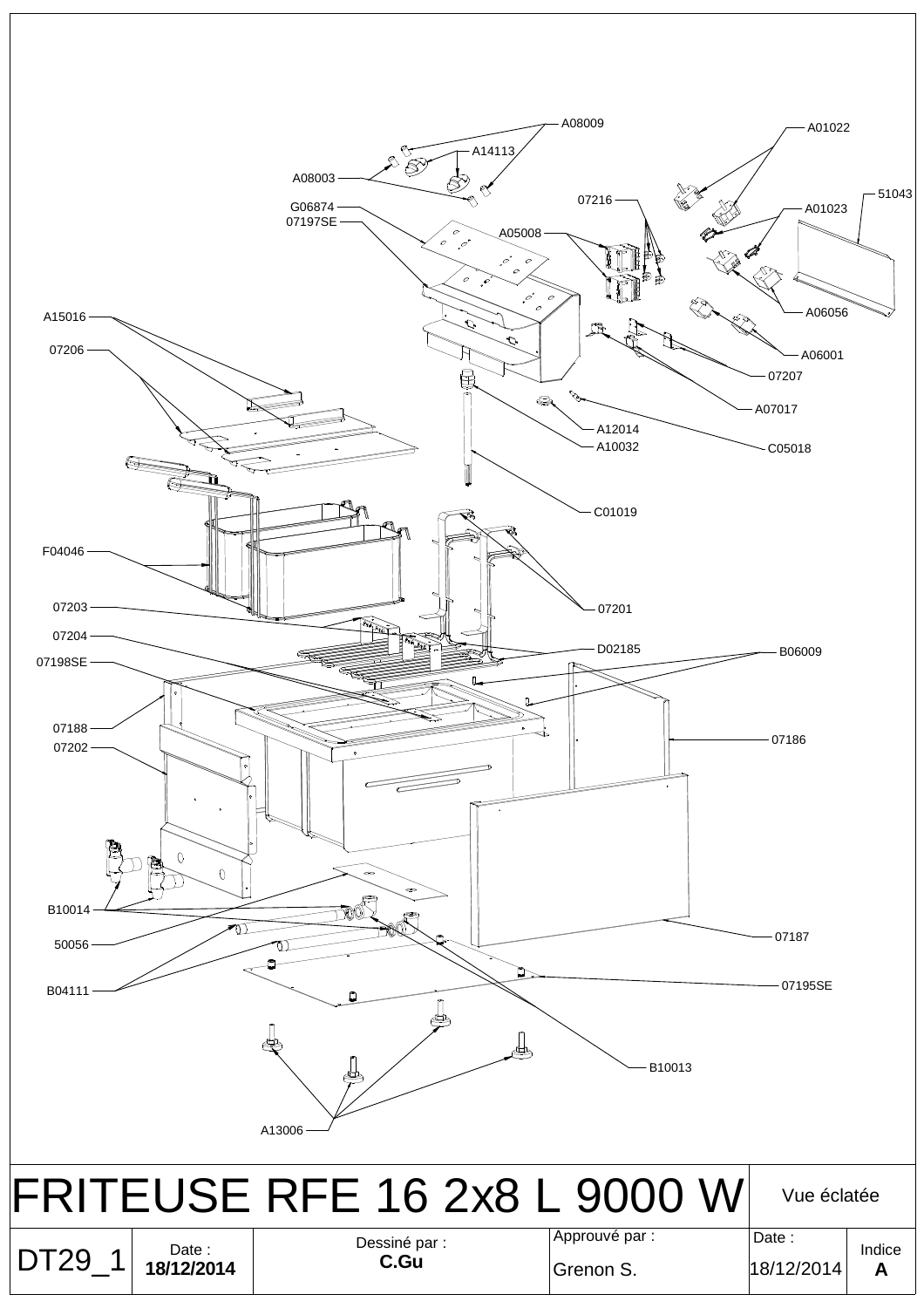| <b>CODE</b> | QTE            | <b>PIECE</b>                                   | <b>SPARE PART</b>                                    |
|-------------|----------------|------------------------------------------------|------------------------------------------------------|
| 07186       | $\mathbf{1}$   | ARRIERE RFE 12                                 | REAR RFE 12                                          |
| 07187       | $\mathbf{1}$   | COTE DROIT RFE 12                              | RIGHT SIDE RFE 12                                    |
| 07188       | $\mathbf{1}$   | <b>COTE GAUCHE RFE 12</b>                      | LEFT SIDE RFE 12                                     |
| 07195SE     | $\mathbf{1}$   | FOND DE SOCLE RFE 12                           | <b>BOTTOM CASING RFE 12</b>                          |
| 07197SE     | $\mathbf{1}$   | S/E BOITIER FRITEUSE RFE 16 2 X 8 L 9000 W     | CONTROL BOX FRYER RFE 16 2 X 8 L 9000 W              |
| 07198SE     | $\mathbf{1}$   | S/E CUVE FRITEUSE RFE 16 2 x 8 L               | TANK ASSEMBLY RFE 16 2 x 8 L                         |
| 07201       | $\overline{c}$ | JAUGE FRITEUSE RFE 16 2 x 8 L                  | DIPSTICK FRYER RFE 16 2x 8 L                         |
| 07202       | $\mathbf{1}$   | BANDEAU FRITEUSE RFE 16 2 x 8 L                | FRONT PANEL FRYER RFE 16 2 x 8 L                     |
| 07203       | $\overline{2}$ | BRIDE RESISTANCE SUP FRITEUSE RFE 162 x 8L     | TOP HEATING ELEMENT HOLDER FRYER RFE 16 2 x 8 L      |
| 07204       | $\overline{2}$ | BRIDE RESISTANCE INF FRITEUSE RFE 16 2 x 8 L   | BOTTOM HEATING ELEMENT HOLDER FRYER RFE 16 2 x 8 L   |
| 07206       | $\mathbf{2}$   | COUVERCLE FRITEUSE RFE 16 2 x 8 L              | FRYER LID RFE 16 2 x 8 L                             |
| 07207       | $\overline{c}$ | SUPPORT MICROSWITCH FRITEUSE RFE 16 2 X 8 L    | MICROSWITCH HOLDER FRYER RFE 16 2 X 8 L              |
| 07216       | 4              | PONT BORNIER RFE 16 2 X 8 L 9000 W             | ELECTRICAL STRAP RFE 16 8 X 8 L 900 W                |
| 50056       | $\mathbf{1}$   | BRIDE ISOLANT FRITEUSE RFE 20 C/RFE 16 2 x 8 L | <b>INSULATION HOLDER FRYER RFE 20/RFE 16 2 x 8 L</b> |
| 51043       | $\mathbf{1}$   | ARRIERE BOITIER MF 160/RFE 12                  | BACK CONTROL PACK CASING MF 160/RFE 12               |
| A01022      | $\overline{2}$ | COMMUTATEUR                                    | <b>COMMUTATOR</b>                                    |
| A01023      | $\overline{2}$ | <b>CLIP D'ASSEMBLAGE</b>                       | <b>CLIP</b>                                          |
| A05008      | $\overline{2}$ | CONTACTEUR RF14/RBE25/FC110 20A                | THREE-POLE SWITCH 20A                                |
| A06001      | $\overline{2}$ | THERMOSTAT SECURITE SP 001 FRITEUSE            | SAFETY THERMOSTAT SP 001 FRYER                       |
| A06056      | $\overline{c}$ | THERMOSTAT REGULATION FRITEUSE                 | PROBE THERMOSTAT FRYER                               |
| A07017      | $\overline{2}$ | MICROSWITCH 16 A/250V, T125                    | MICROSWITCH 16 A/250V, T125                          |
| A08003      | 2              | VOYANT ORANGE DIAM 12                          | ORANGE PILOT LIGHT DIAM 12                           |
| A08009      | $\overline{c}$ | <b>VOYANT VERT DIAM 12</b>                     | GREEN PILOT LIGHT DIAM 12                            |
| A10032      | $\mathbf{1}$   | PRESSE ETOUPE                                  | CORD CLOSER                                          |
| A12014      | $\mathbf{1}$   | BOUCHON SR 1765 RF16                           | HOLDUP SR 1765 RF16                                  |
| A13006      | 4              | VERIN MOLETE NOIR FC110 (PIED)                 | FOOT FC 110                                          |
| A14113      | $\overline{2}$ | <b>BOUTON ELEC PLAT9H</b>                      | ELECTRIC KNOB 9 H                                    |
| A15016      | $\overline{2}$ | POIGNEE CEINTURE FRITEUSE                      | FRYER SIDE HANDLE                                    |
| B04111      | $\overline{2}$ | TUBE VIDANGE RFE 16 2 x 8 L L: 250 mm          | DRAINING PIPE RFE 16 2 x 8 L L: 250 mm               |
| B06009      | $\overline{c}$ | TETON + ECROU RST-RBE8/12                      | STUD + NUT RST RBE 8/12                              |
| B10013      | $\overline{c}$ | COUDE 90° 1/2 FRITEUSE GAZ                     | ELBOW 90° GAS FRYER                                  |
| B10014      | $\overline{c}$ | ROBINET VIDANGE FRITEUSE                       | DRAINING DEVICE TAP FRYER                            |
| C01019      | $\mathbf{1}$   | CABLE H07 RNF 5x2,5                            | CORD H07 RNF 5x2,5                                   |
| C05018      | 1.             | <b>BORNE EQUIPOTENTIEL</b>                     | EQUIPOTENTIAL TERMINAL                               |
| D02185      | $\overline{2}$ | RESISTANCE RFE 16 2x8 L 4500 W 240 V           | HEATING ELEMENT 4500 W 240 V RFE 16 2x 8 L           |
| F04046      | $\overline{2}$ | PANIER RFE 20 C                                | BASKET RFE 20 C                                      |
| G06874      | 1.             | CADRAN RFE 162X8LDIAMOND                       | CONTROL PANEL FRYER RFE 16 2 X 8 L DIAMOND           |
|             |                |                                                |                                                      |

Date : **18/12/2014** Dessiné par : **C.Gu** Approuvé par : FRITEUSE RFE 16 2x8 L 9000 W Date : DT29\_1 **Nomenclature** J.Godéré 18/12/2014

Indice **A**